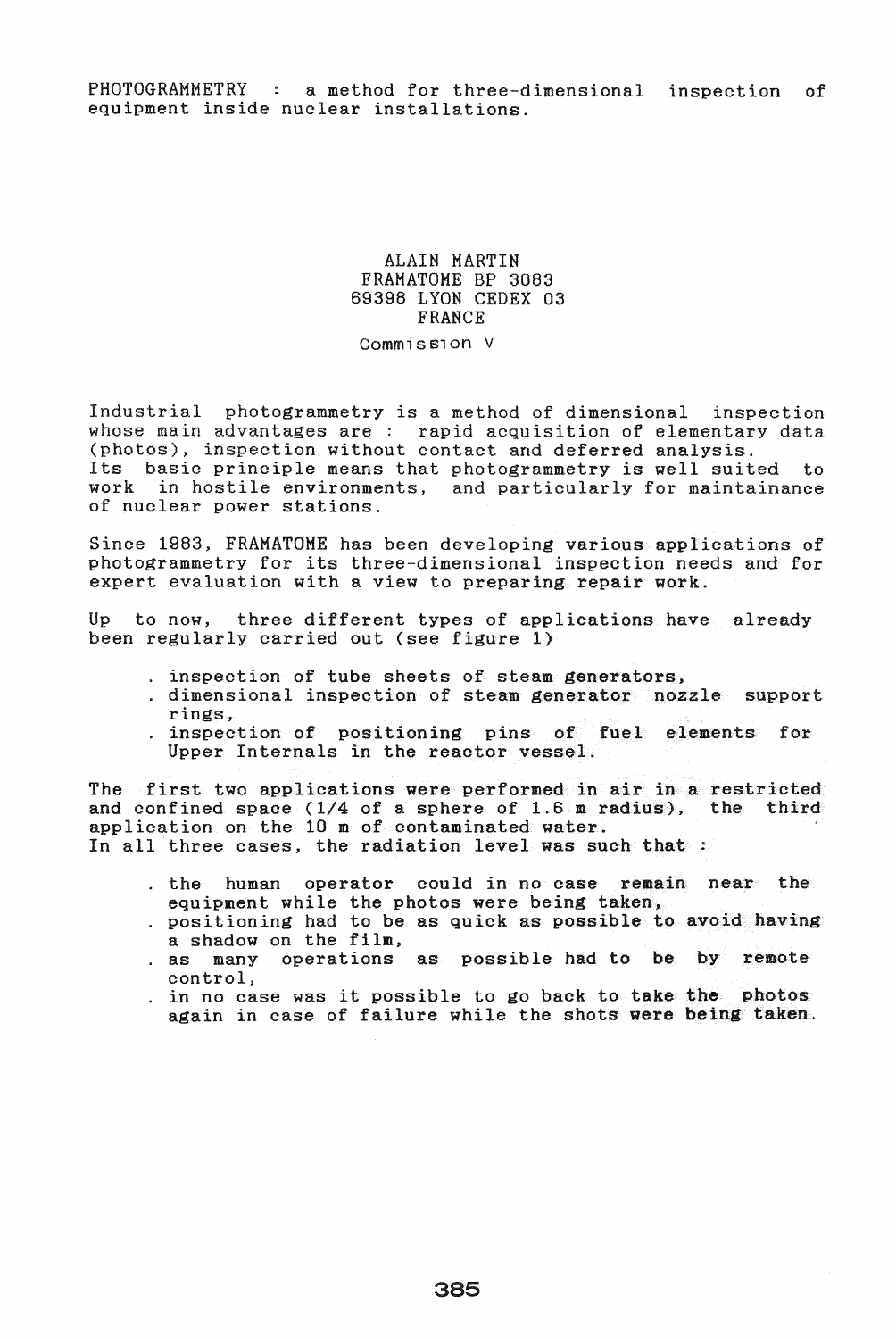These extreme operating conditions required rigorous preparation, purpose made tools, operator training beforehand and in order to the quality of the measures taken, work with Quality Assurance.

It must also be noted, that in all cases only photogrammetry was<br>enable to make possible these inspections with acceptable enable to make possible these inspections with precision.

## $1$  = Inspection of steam generator tube sheets

This is in order to determine the damage caused by a "loose part" over a tube sheet (a plate drilled with 3388 holes to which are welded the exchanger tubes  $-1/2$  circle of 1.6 m radius).

the loose part had squashed in the ends of the tubes,  $As$ inspection enables in particular, the following to be determined:

- · inside tube diameter this data is necessary to perform routine inspection of the state of these tubes,
- . the excess height of these tubes in order to know, to what extent they may be machined without deteriorating the they may be machined without deteriorating the component,
- · the profile of the most deformed tubes to be able to justify the harmlessness of this damage to the components (see figure 2).

The operating principle consists of : Western Constant

- · using a non-metric camera calibrated to medium size
- · a manipulating arm which positions the camera in 12 different positions,
- · the mosaique thereby created enables a stereoscopic view of all the tube sheet to be obtained,
- $e$  metrology is performed on each tube at about 20 points,
- . inside diameter and residual height is deducted by means of an optimization calculation,
- · on request, a profilommetry can be performed as indicated in figure 2 in order to characterize the most impacted tubes.

This application has already been performed on more than 10 tube sheets in France and in Europe, allowing :

- . in less than 8 hours, usable photos to be obtained,
- . in approximately 48 hours, the most appropriate means of repair to be indicated,
- . in one week, a photographic and dimensional file indicating the state of the tube sheet to be supplied to the utility,<br>thereby making it possible to request the safety making it possible to request the authorities to authorize the startup of the reactor.

The accuracy of the measurements are :

- $. 0.2$  mm for the tube diameter,  $(7/8")$
- · 0.2 mm for the residual tube height ( 5 mm nominal value)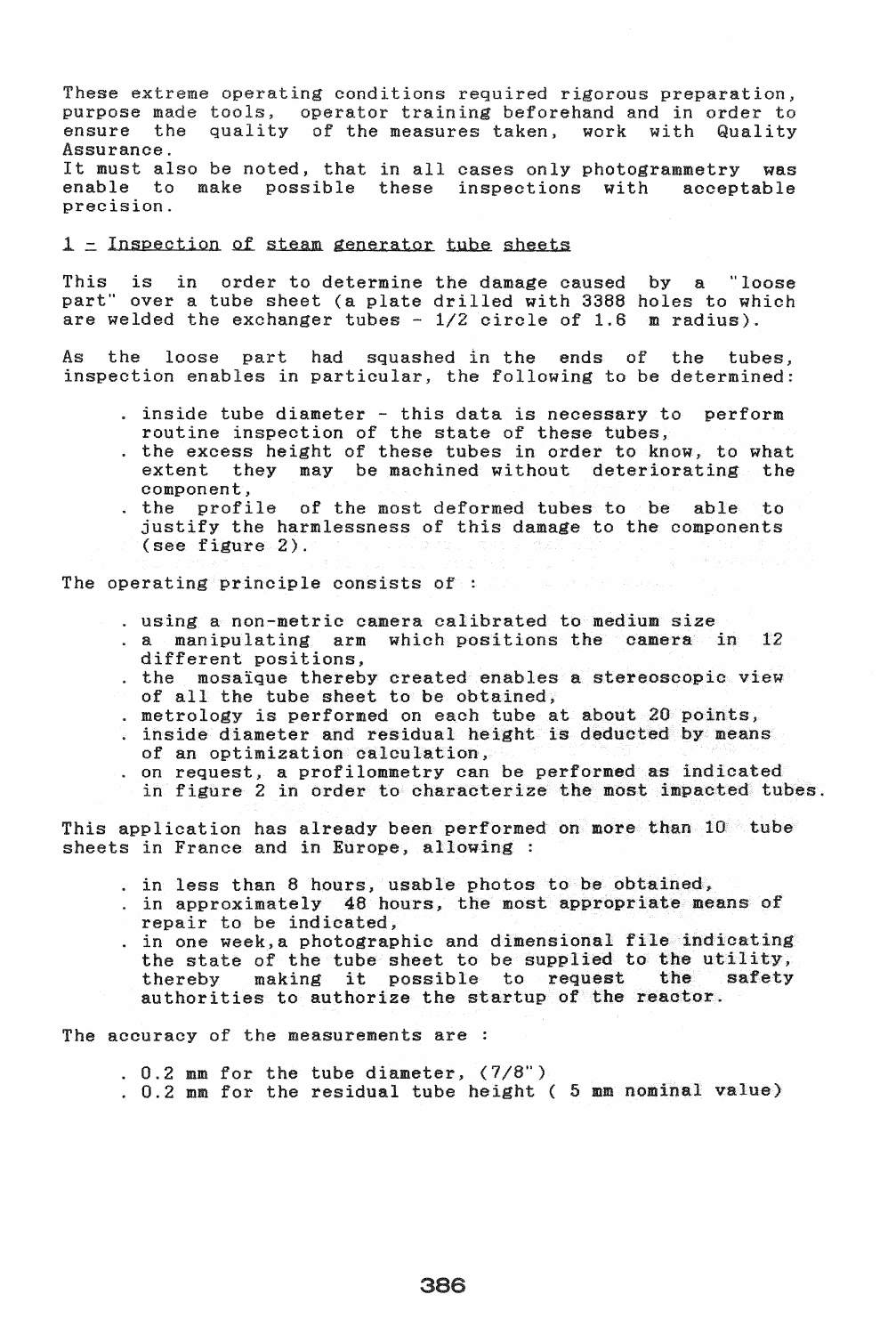$2$  - Dimensional inspection of steam generator nozzle support rings

The role of these rings is to accommodate a plug which allows work to be carried out in the steam generator, while the power work to be carried out in the steam generator, while the power<br>station is shut down for its annual refueling, at this time and the obligatory movements of water, associated with loading unloading operations, would prohibit any activity within steam generator were it not for the presence of the plug.

Whenever a reactor has never been fitted with such plugs, it is necessary to check the generator nozzle support rings to check that

the plug can really be clamped to the ring by means of  $20$ screws in the 20 holes which are tapped around the ring, . the levelness of the ring will be acceptable for the kind of plug joint and that water tightness at a pressure of 0.2 MPa will be guaranteed.

Depending on the results of this inspection either the standard pepending on the results of this inspection efther the standard<br>plug will be compatible with the ring, or it will be necessary to ping with be compatible with the ring, or it will be necessary to<br>adapt it to the ring, or finally a plug will have to be specially designed for that ring. The operating principle is as follows:

- . the ring is prepared by fixing studs into the tapped holes, by making the lodging standout and by placing reference in the field of vision (see figure 3). To do this, an operator works in the steam generator for a maximum of two minutes.
- . the photo is taken from the outside with the help of  $a$ manipulating arm which places a medium size metric camera in two positions.

The process gives (see figure 3):

- . the ring drilling plan
- levelness defects of the lodging at about 200 po:

The operation lasts about :

- . 4 hours for the photo,
- 24 hours for the analysis.

This operation has been performed on around 20 rings in France and in Europe. Its use can be extended to checking levelness of flange lodgings for various components.

The accuracy obtained for a 1 m diameter ring taking into account the environment and the medium sized apparatus is  $0.3$  mm.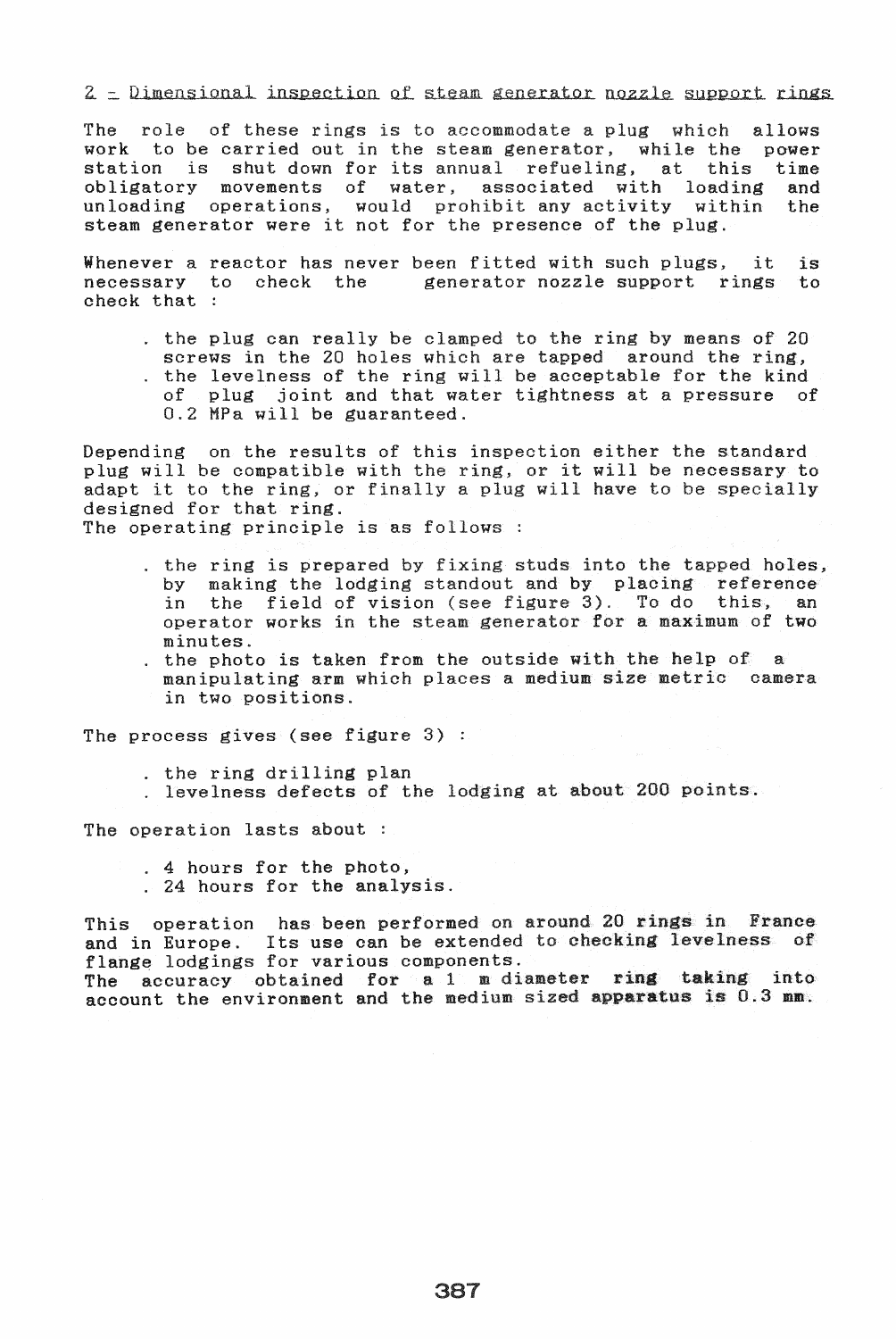3 - Inspection of the fuel rod positioning pins in the Upper Internals of the reactor yessel

The positioning pins of the Upper Internals are used to keep the fuel rods in place in the reactor vessel.

During maintainance operations of the upper internals in the reactor cavity during refuelling, it may happen that these pins<br>become damaged if they come in to contact with part of the become damaged if they come in to contact with part of cavity, in this case they can no longer carry out their function and they may, if badly bent, damage the upper flange of the fuel<br>rod. Although this damage does not bring about any safety Although this damage does not bring about any problems, it is very expensive, since the fuel rod is itself damaged and must therefore be replaced. When such an incident becomes known therefore, it 'is important to be able to quantify the pin defect in order to determine the most appropriate kind of repair work: machining, straightening, or removal.

As the upper internals are in contact with the reactor fuel rods, it is impossible to remove them from the water (this acts as a<br>screen against radiation). To perform this inspection it is against radiation). To perform this inspection it therefore necessary to take all the photos under water, moreover<br>as the pins are situated under the upper internals, the the pins are situated under the upper internals, the operations must be guided by an underwater video system.

The photo equipment consists of :

- · 2 underwater metric cameras of medium size, coupled to obtain a base of 0.5 m for 1.2 m shooting distance,
- · a system of flash lighting set up on the camera support,
- a set of reference scales linked to the camera support, · a video camera which acts as a viewfinder to correctly position the, cameras on their objective,
- · a set of poles and brackets to position the set as desired under the upper internals.

Following the operation, the analysis enables the state of the pins to be seen as shown in figure 4 : each pin's distortion and positioning are given.

This information is then used as a guide to repair work on the<br>pin. During the first operation, with pins showing a distortion During the first operation, with pins showing a distortion of about 3°, they were using the photogrammetric indications to<br>direct the effort which was to be exerted. During the second direct the effort which was to be exerted. During the operation, the distortion reached 10° and was judged excessive for the mechanical resistance of the pin, which was simply cut off.<br>In both cases, the inspection enabled, within 48 hours In both cases, the inspection enabled, within 48 approximately information of prime importance on damages to be given and to help in the choice of the means of repair. Accuracy with medium sized cameras and mediocre operating conditions is about 20' for distortion values.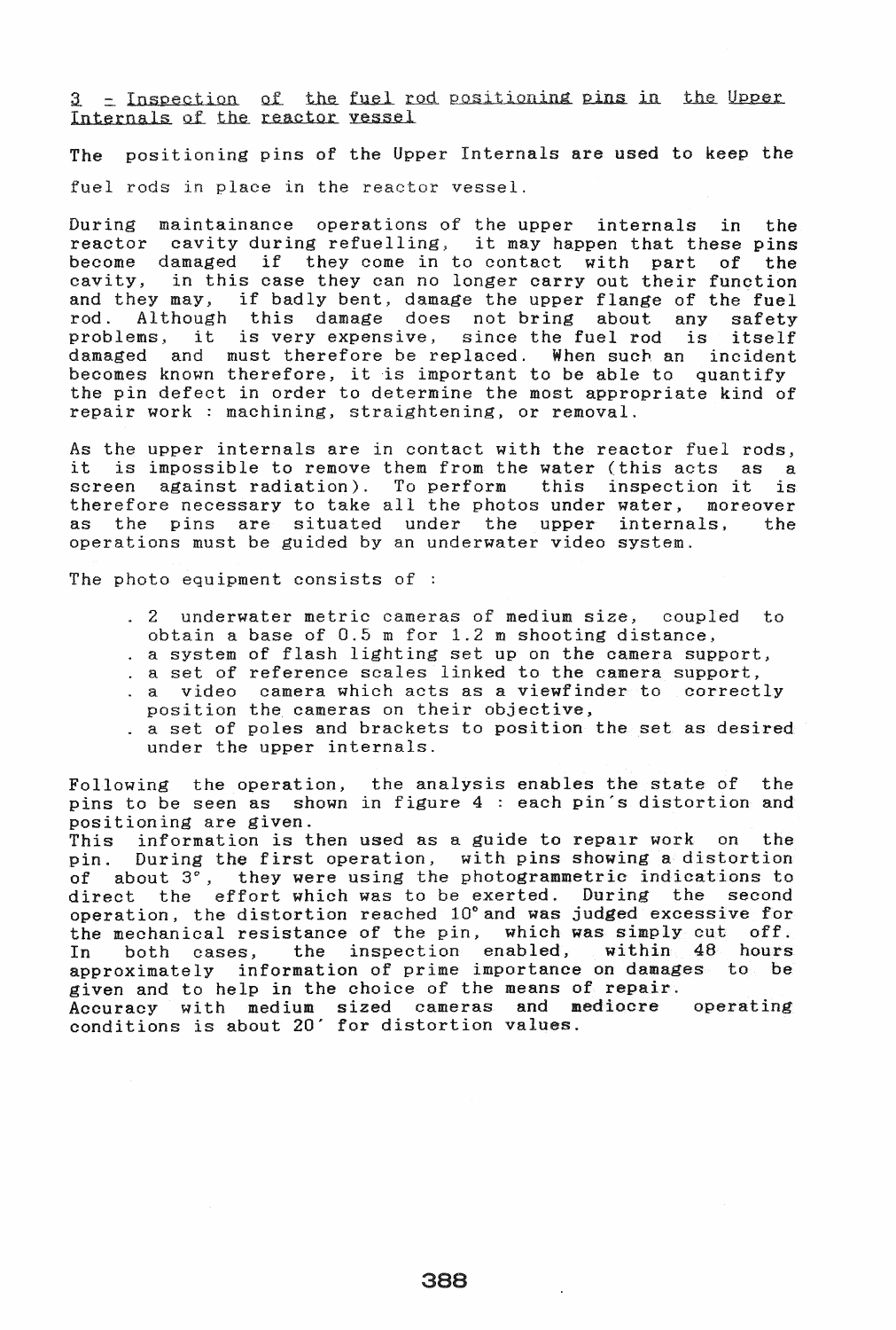In all the applications described above, photogrammetry has been a great help for maintainance work on nuclear power stations. It can be seen that ease of use is a prime factor in the choice of photogrammetry as a method of inspection.It must however be noted that two handicaps remain to be overcome :

- . the accuracy obtained is only just sufficient for the needs of repair operations,
- process delay may be a reason for rejecting the method.

In the majority of cases however, photogrammetry is obligatory as it is the only possible method taking into account working conditions in a very hostile environment. These are the reasons whioh have enabled FRAMATOME to perform its inspections on more than 30 installations in France and in Europe in 4 years.



Figure 1



Figure 2